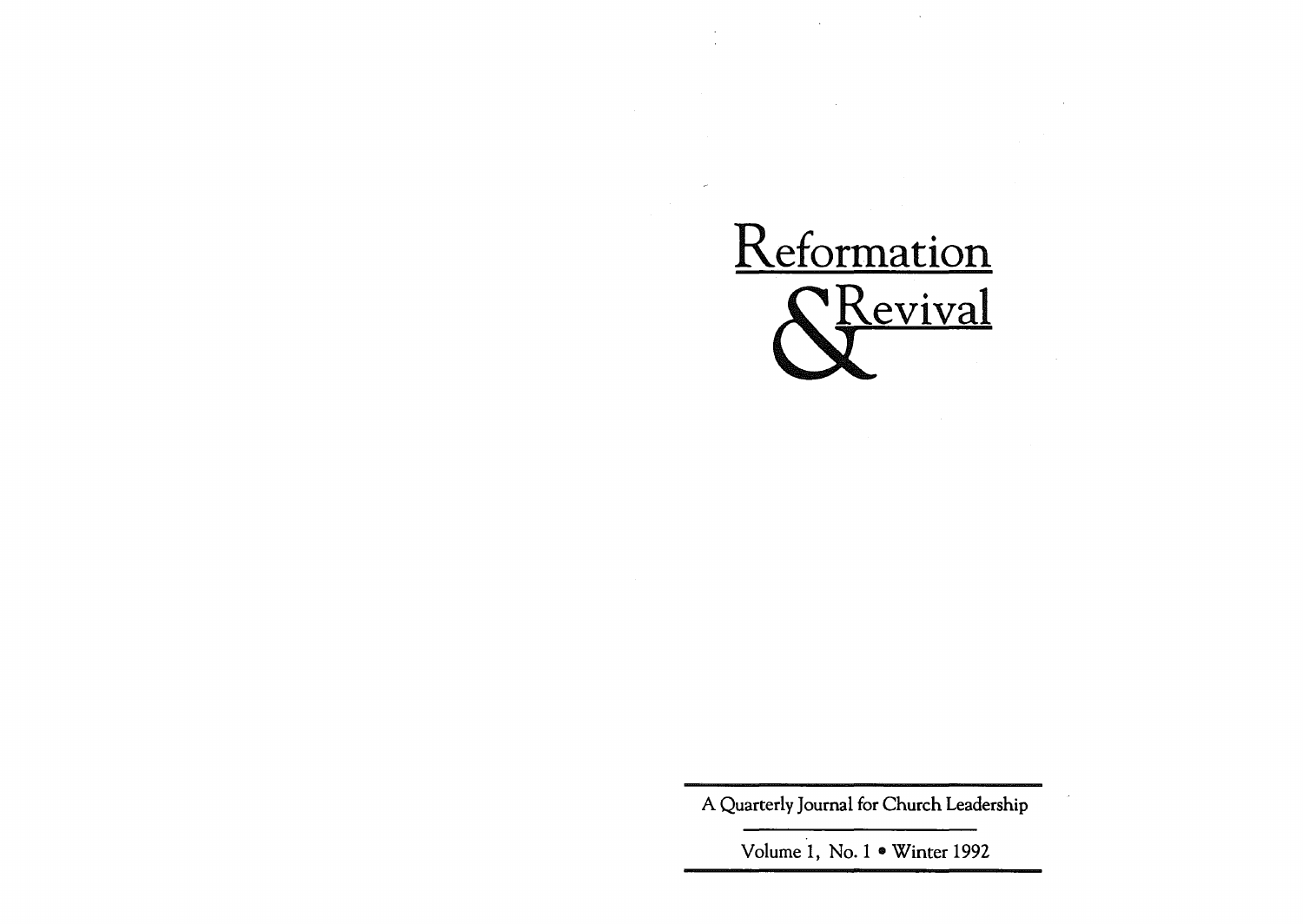If God is sovereign, to what extent is He responsible for the volition of men?

To what degree are you willing *to* pursue "mind to heart" reformation?

## Author

Jim Elliff serves as an associate editor of Reformation & Revival Journal and is President of Christian Communicators Worldwide, North Little Rock, Arkansas. He is author of the helpful book, Wasted Faith, which is available for the asking from his ministry at: 7104 Comanche, North Little Rock, Arkansas 72116.

**Reforming the Pastoral Care of the Church** 

Thomas N. Smith

**89** 

It is a matter of regular surprise to me that people do not think of Paul as a pastor. An apostle, yes. A missionary, yes. A church-planter, yes. But not a pastor.

Now this may reveal a good many things, but one thing it surely discloses is the fact that we all tend to read the New Testament in a wooden and mechanical fashion. We assume much in our reading, and these assumptions often blind us to the spirit of what we read.

The spirit of all that Paul writes, and all that Luke records of his acts, is supremely pastoral. That is to say, it is concerned with the care of God's flock, the church. The "care of the churches" (ct. 2 Cor. 11:28) is the burden of burdens to the apostle to the Gentiles. And the essence of that burden, as Paul understood it, as he relieved himself of it, is contained in the words of 2 Corinthians 1:24:

"Not that we lord it over your faith, but we work with you for your joy, because it is by faith you stand firm."

In these few choice words, we have everything that Paul regards as vital, as essential to what he calls "taking care of the church of God."

In these words, we are confronted, first of all, with the deterrent which Paul imposed upon himself in the care of the churches. "Not that we lord it over your faith..."

In speaking thus, Paul is in complete harmony with the rest of the New Testament. Lordship in the New Testament writings belongs to only One, the true and living God who has disclosed Himself in Jesus Christ. "All authority in heaven and earth has been given to me," said Jesus in commissioning His apostles. It was this lesson of Lordship and servanthood that the original disciples had such difficulty in understanding and evidencing in their own interpretational relationships (cf. for example Matthew 20:20-28 and John 13:1-17). That this issue continued to be a burning one is apparent, for we see later New Testament documents

nal <mark>33</mark> Journal 88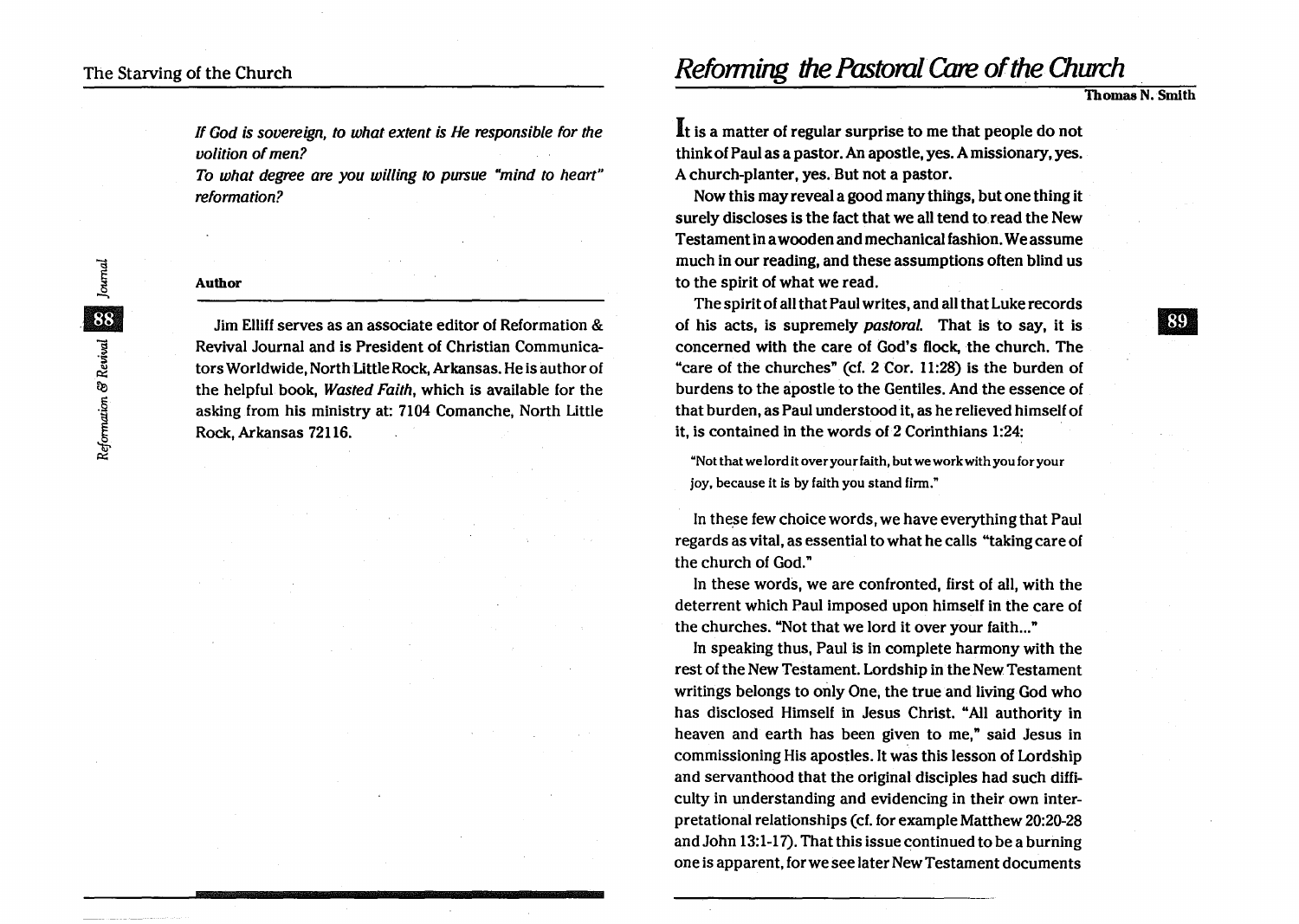addressing it as well. ( 3 John 9,10 ) The source of the problem is not hard to discover. It is pride, the origin of original sin. It is such pride that would usurp the rights and prerogatives of God Himself.

Thus, Paul in the same Corinthian letter (ct. 2 Cor. 4:5) can describe his ministry in these terms:

"For we preach not ourselves, but Christ Jesus as Lord, and ourselves your servants for Jesus' sake."

On this point, that Jesus is Lord and that pastors are servants, Paul is unequivocal and emphatic. The stress. that he places upon this truth is a safeguard in terms of at least two central issues in the community of the redeemed.

First, Paul is jealously guarding the foundational truth of Christian doctrine and practice: The Supremacy of God! "Thou shalt have no other gods before me." (Exodus 20:3) "There is but one Lord, Jesus Christ, through whom all things came, and through whom we live." (1 Cor. 8:6) The supremacy of God means that all authority is His, that only He possesses absolute authority, and that any authority invested in men is derived from Him and thus accountable to Him.

This has tremendous practical significance for those entrusted with the care of Christians in Christian churches. Pastors are invested with authority from Christ for their work. That work is seen in pastoral labors invested in the conversion and nurture of Christ's sheep. Therefore, this derived and accountable authority is only properly exercised when ministers reflect in all their attitudes and actions toward the flock both the love and care of Christ, the Great Shepherd and Lord of the Church. The framers of the Reformation confessions recognized this and in their reaction against the clerical authoritarianism of Rome wrote such things as:

"God alone is Lord of the conscience, and hath left It free

from the doctrines and commandments of men which are in any thing contrary to His word, or beside It, in matters of faith and worship."

(fhe Westminster Confession of Faith, Ch. 20, Sec.lI)

The heart-felt conviction that Jesus is Lord, solely and supremely Lord of the Church, must constrain the genuinely New Testament pastor to avoid anything that even remotely resembles "lording it over the faith" of Christians.

But there is another parallel truth that Paul seeks to guard in his abhorance of "lording." It is the truth of the liberty of the Christian man. If Christ is Lord, and the believer is subject only to Christ, then it follows that any authoritarian coercion is diametrically opposed to that Lordship and to Christian liberty.

It is only New Testament Christianity, authentic Christianity, that truly guards the inviolability of the human soul. The Gospel of Christ converts men, not by violating them, but by renewing and persuading them through the power of the Word and the Spirit. And this work of conversion, begun in the Spirit's regenerating ministry, is carried on in sanctification through the same means: renewal and persuasion in the power of the Word and Spirit.

The ministry of the New Covenant reflects this order of things most plainly. It is persuasive, never coercive. The weapons of our warfare are not carnal, but spiritual. The tools of our pastoral work are not authoritarian, but evangelical. It is the Truth that moves, that changes, that persuades men.

The man who knows this, and I mean truly knows this, will abhor and eschew every ploy, every human "gimmick" or "trick," and every clever strategy that seeks to manipulate and manage Christian men and women. He will be on constant guard against the inherent tendency in all of us to move men to change by means other than the Truth deliv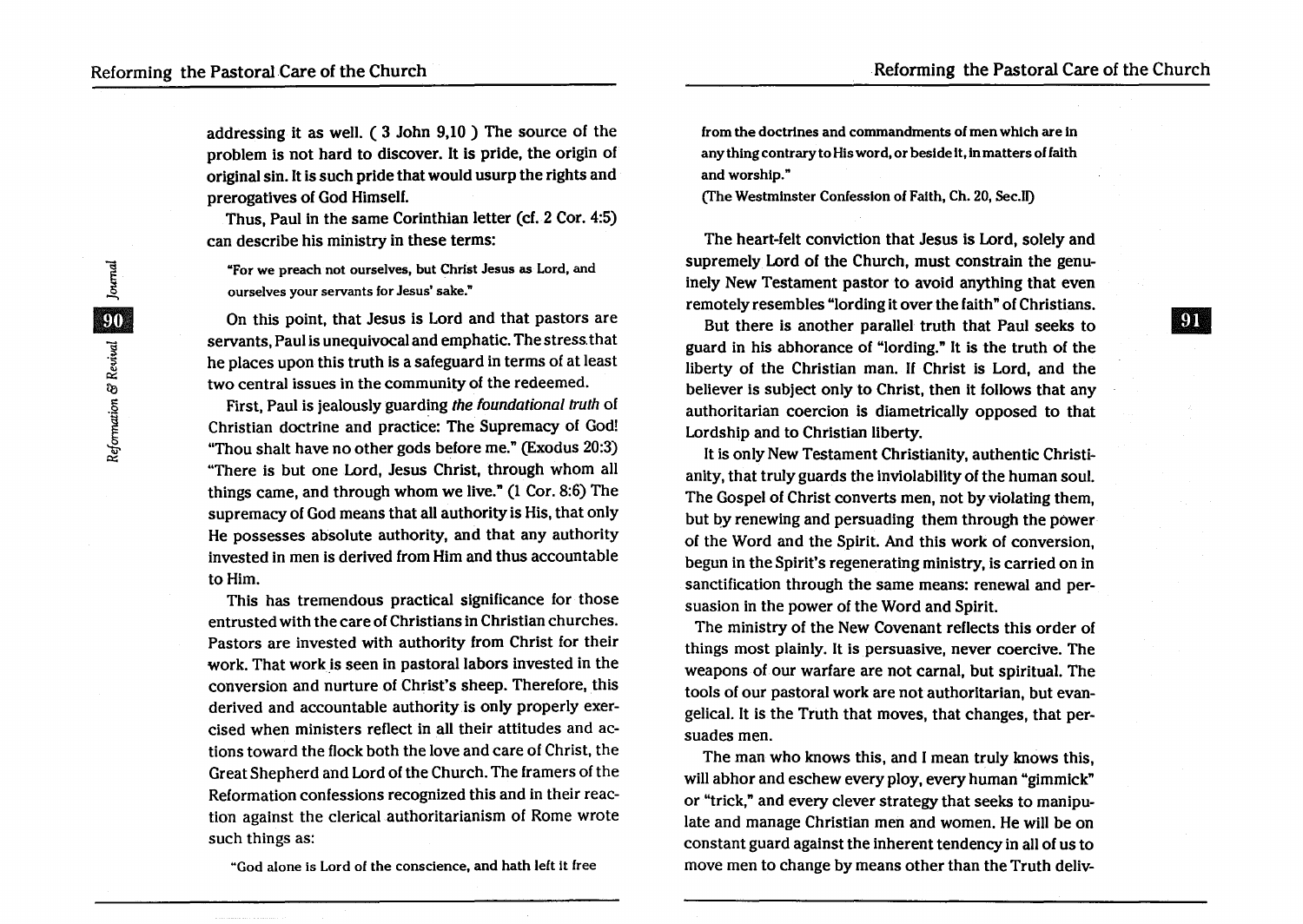ered to men in the power of the Word and the Spirit of Christ. He will cultivate in himself every evangelical and spiritual means to teach, to exhort, to warn, to admonish, and to train by that truth. In doing these things, he will guard these central and supreme truths of Christ's Lordship and personal Christian liberty.

Practically, this will mean at least three things:

First, pastors must humbly, lovingly, and humanly instruct, warn and encourage those under their ministerial care. This must be the modus operandi of their private and public ministry.

Secondly, pastors must deal with people in their congregation with all the care and respect, all the the creativity and variety, which each person and his particular need demands of them. They must care enough to get involved with persons, not just in thought or theory. They must "get their hands dirty" with actual problems and spend themselves for their flock.

Thirdly, pastors must never threaten, cow, manipulate, or otherwise "use" men. Consider Paul and Apollos in 1 Corinthians 16:12:

"Now about our brother Apollos: I strongly urged him to go to you with the brothers. He was quite unwilling to go now, but he will go when he has the opportunity."

Here is the apostle acting as the pastor. He has a wish: namely, that Apollos might go to Corinth. It is a well-meant wish. Surely Apollos would be good for the Corinthians. But, Apollos is otherwise minded. He has no desire to go. Indeed, he is "quite unwilling" to do so. But Paul, apostle though he is, does not resort to commandeering, nor to wheedling or pouting. He accepts Apollos' decision with rare grace, explains the situation to the Corinthians, and expresses hope and confidence that Apollos will change his mind at a later time. This is the attitude of a true pastor, of a ministerial leader who really believes in the Lordship of Christ and the liberty of the Christian. This must characterize us if we would be worthy of the title "ministers of Christ."

It is when this deterrent is lost sight of that evil of every kind ensues in the churches. This is the power of cult leaders: they "lead" by coercion and by demand, not by the persuasion of the truth. And when we, evangelical though we may be in name, begin to act from the same principles and motives, we have ceased to be evangelical in truth.

Furthermore, when we "lord it over" men's faith and practice, we lose our right to demand men's attention, let alone their obedience, a la Hebrews 13: 17. At the same point that we begin to demand the obedience of Christ's people on the basis of anything other than the Truth of His Word, they must obey God rather than man." At that point, and just at that point, we have lost the right to lead and they have received the obligation to disobey.

All of this is simply the believer taking very seriously the word of the Lord Jesus who said:

"But you are not to be called 'Rabbi,' for you have only one Master and you are all brothers." (Matthew 23:8)

But, if New Testament ministers are not "lords" over the church then what precisely is their role among the people of God? The Apostle does not leave us in doubt. "Not that we lord it over your faith, but we work with you for your joy, because it is by faith that you stand firm. "Here, we are given a beautiful and succinct description of the role and task of pastoral ministry: "...we work with you for your joy."

In describing himself in his role within the Church of Christ, Paul employs a rich and varied vocabulary. In introducing himself to the churches, he usually calls himself "an apostle," (although not always, cf., for example, Philippians 1:1). He may speak of himself as"a preacher and a teacher" (d., for example, 2 Timothy 1:11). However, the overwhelm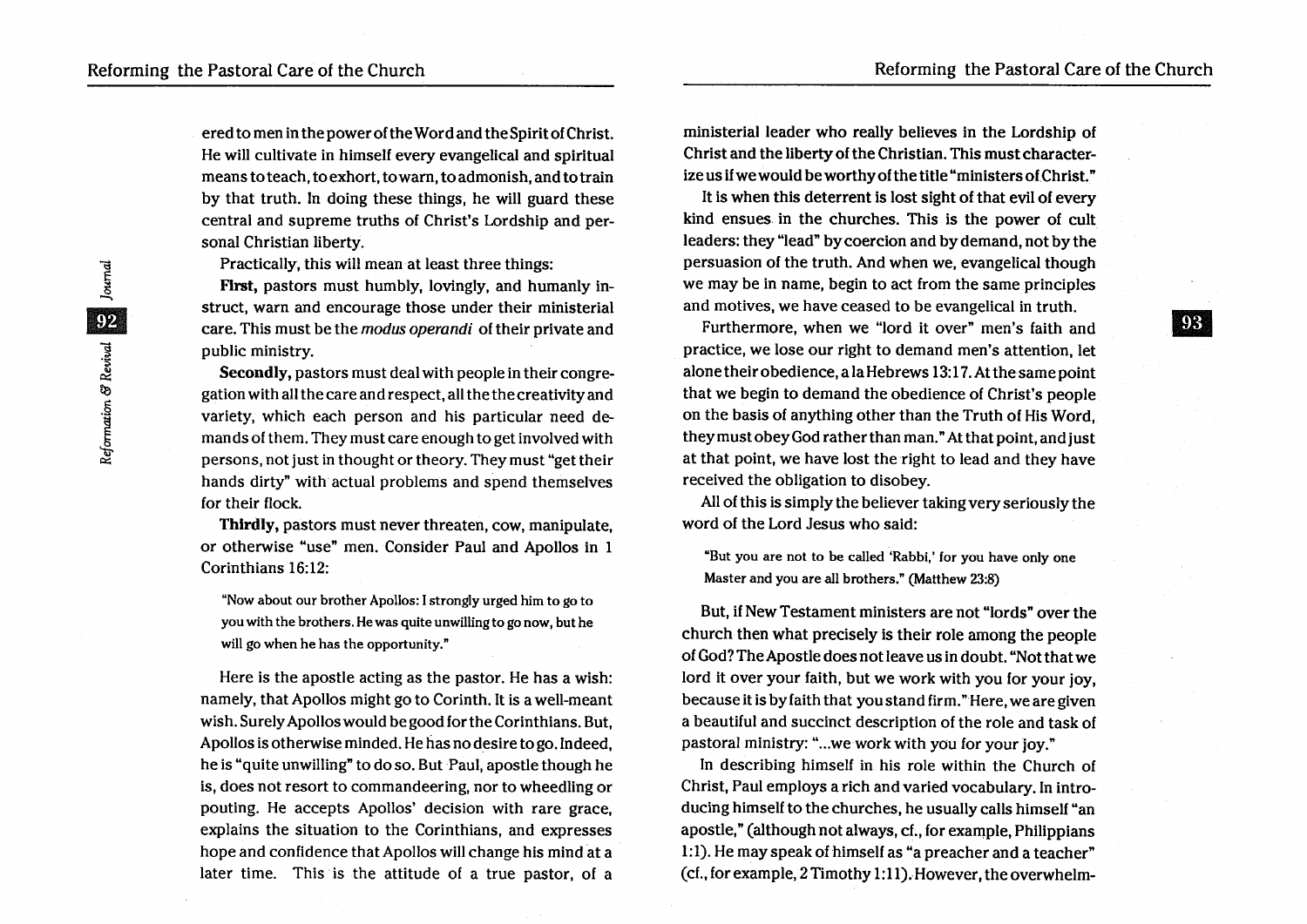ing preponderance of vocabulary used by Paul to expose his own understanding of himself is service oriented. Thus, he delights to call himself a "servant" or a bond-slave of Jesus Christ; d., for example, Romans 1:1. Moreover, he favors the word "minister," (The Greek is "diaconos." from which we get the word "deacon") and uses it frequently; cf. examples in 1 Cor. 3:5; 2 Cor. 3:6; Col. 1:23,25; et al.

Now the term Paul uses in 2 Corinthians 1 :24, translated in the NIV as ''we work with you," is the simple word "helper," ("sunergos"). Paul uses this word often to describe himself and others who worked with him in the Gentile churches. The form which he chooses to employ here indicates that he sees himself as one who "works with them." He aids them; he cooperates with them; he strives with them in the work of the gospel. There is no hint of a superior attitude, no solitary importance which he considers belonging uniquely to himself.

What Christ-like humility is displayed in Paul's use of this descriptive term for himself! The Pauline pattern is nothing but the pattern imposed by the example of the Lord Jesus upon the disciples in the Upper Room, in John 13, and imposed by Paul himself from the same example in Philippians 2:1-11. Pastors are servants, ministers, helpers. The vocabulary of the New Testament is instructive here. There is little said, by comparison, about leadership, probably because this concept was too easily distorted by worldly ideas current in the Roman world.

Furthermore, there is nothing said about "office" in the strict sense of the word; "office" in the New Testament is a spiritual function carried out in the power of the Holy Spirit for the common good of the church. Much more is made of these "service" oriented words throughout the New Testament. And Paul's use of "sunergos" in 2 Corinthians 1:24 reflects the ethos of the New Testament from the Chief Shepherd to all the various undershepherds and helpers,

including Phoebe and Priscilla, as well as Timothy and Titus. If this attitude of service orientation were the prime mover in all our attitudes, then books and articles about pastoral abuse would be superfluous. But, because "old Adam is stronger than young Philip" (Martin Luther's comment regarding Philip Melancthon, his younger companion in the Reformation), we need regularly to be reminded of the true role of ministry in the church. We who are called as pastors are servants, ministers, helpers. Nothing more, because we need nothing more: "The servant is not above his Master." And nothing less, because the Lord Jesus delights in those who prove themselves faithful to Him in such roles: "Well done, good and faithful servant."

Moreover, the use of this terminology by Paul indicates his concept ofleadership in the churches. Paul sees himself, not as "over" them in the sense of being "on top" of them, but as one who assists them in the Christian life and ministry. The whole New Testament insistence on "mutual participation," (i.e., the "one anothers") is seen here! We are in Christ together. We share in one Spirit together. We are in one body together. We have one goal and purpose together. This is the outworking of principles that Paul regards as central and essential to his whole view of God's eternal purpose in the church; cf. Ephesians 4:1-16. And, practically, this is but the outworking of the one law of the church, the law of love, the law of Christ; cf. Galatians 6:1,2.

If this view of the pastoral ministry is thriving in the churches, then peace and blessing will result. But if it is neglected or denied, then the conditions warned against in Galatians 5:15 will surely predominate.

Notice, further, that Paul describes himself as "working with them for their joy." How unexpectedly Pauline! Paul can here sum up his whole purpose in ministry, his consummate goal in dealing with the Corinthians (a difficult church if there ever was one) in this word: "I want, more than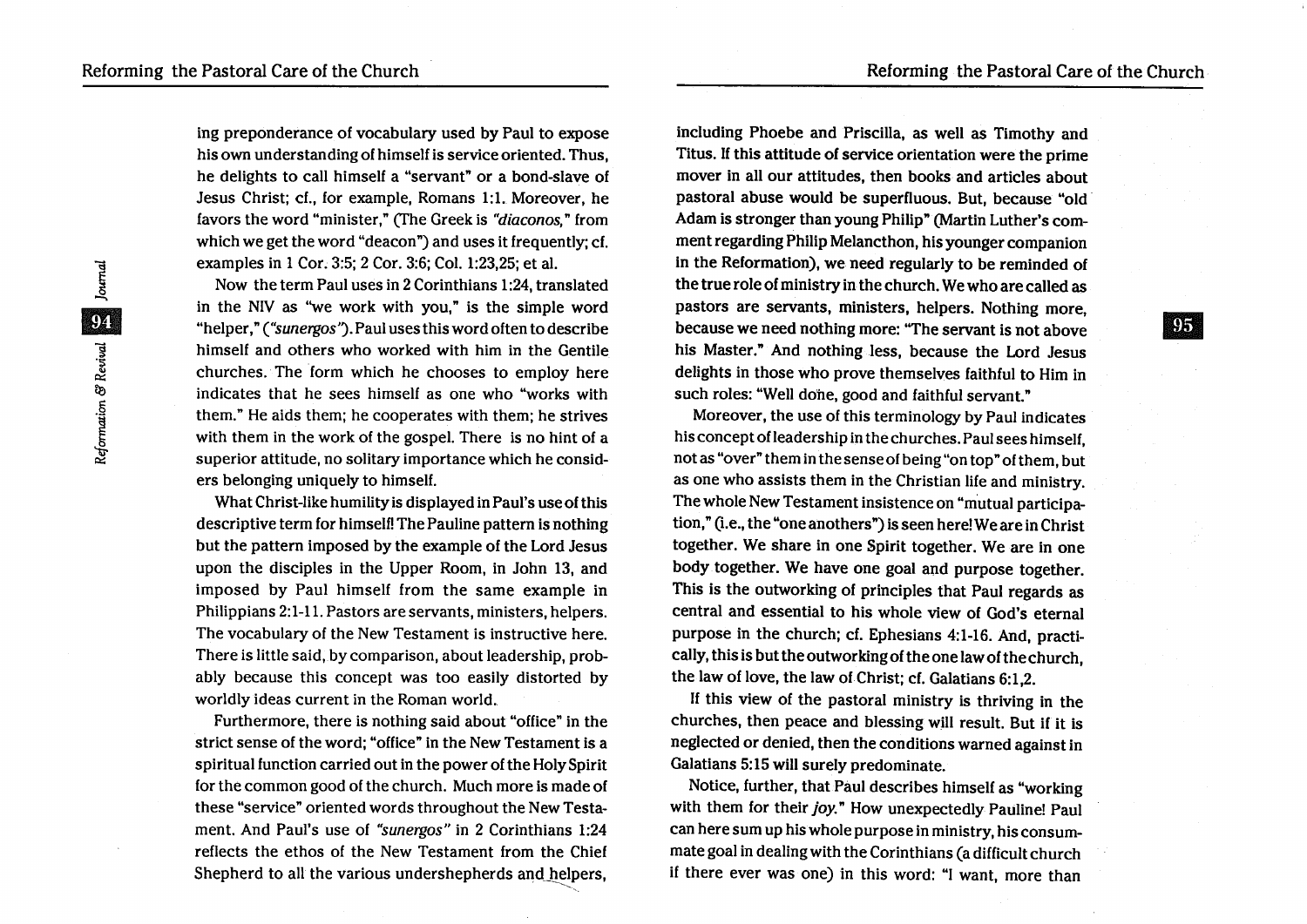anything else, to promote your joy in the Lord." For many pastors and preachers this is a concept that is so foreign, so alien, so strange, that it never seems to enter their heads! They want to help their people in obedience, in holiness, in witnessing, in Christian living in the home, in giving, etc. But to sum up one's whole philosophy of ministry as being "helpers of their joy"—it just doesn't figure!

How foreign, how alien, how strange is this thinking, however, in the light of the Biblical testimony! In the Old Testament it is the joy of the Lord that is the strength of God's people—strength for obedience to His law. It is the delight that the saint takes in God Himself that translates into joyful compliance with God's commandments, cf. Ezra 8, Psalm 19and Psalm 119.And in the New Testament joy is not simply one of those luxuries that we can live better with, but, finally, can live without. No! Joy is at the very heart of Christian conversion and living. Those brought to faith are brought to joy, cf. Acts 8:39 and 16:34.

The fruit of the Spirit, that is, the result of the presence of God's Spirit in the life of the Christian and the Christian church is "joy." (cf. Galatians 5:22) The whole kingdom of God and the life that the believer lives in that kingdom may be summed up as "righteousness, peace and joy in the Holy Spirit." (cf. Romans 14:17) And all this can be traced back to the gracious bequest of the dying Savior to His disciples in the act of washing their feet. As He taught them, "Now that you know these things, you will be blessed if you do them."  $(John 13:17)$ 

The truth is that there is no Christian living, no Christian obedience, without joy in the Lord Himself. There is nothing that pleases the Lord unless it springs from the joy which His people take in Him. Even obedience to His commandments, when done for other reasons than out of the personal delight we have in the Lord Himself falls short of that obedience which pleases Him.

If these things are true, it becomes plain as day why promoting the joy of the Corinthians (and other churches) was so central to Paul's pattern of pastoral ministry. Moreover, in pointing out the destructive and anti-Christian tendencies of the heresies imbibed by the Galatian churches, Paul sees as the "give away" the fact that as the Judaizers with their legal emphases have come in, the Christian joy of the Galatians has gone out:

"What has happened to your joy?" (Galatians 4:15)

And the same thing may be ascertained by a careful examination of the relationship of the problems at Philippi and Paul's repeated insistence upon the grace of joy.

This is the pattern of all authentic New Testament ministry: its goal is to establish, promote, and secure the joy of the saints in their God through the Gospel of Jesus Christ. Now, by what means, we ask, may we most efficiently achieve and maintain this?

First, we must be thoroughly convinced that this is our task. Unless we believe this, there is little hope that we shall make it a priority. The man who believes the duty of the pastor in preaching is to bludgeon his people will find himself repelled by my emphasis upon this. But the man who understands the dynamics of Christian faith and life will realize that what God wants from His people is, first and last, *their hearts.* He is interested in them and wants them to be interested in Him for Himself. Joy is inextricably bound up, therefore, with faith in Christ and love to Christ; cf. Romans 15:13, 1 Peter 1:8,9. And the three are inescapably bound up together in what constitutes obedience that is pleasing to God. Therefore, ministers must come to see themselves as those who "work with them for their joy."

Moreover, wewho serve Christ's church must labor to destroy and undermine all that obstructs the joy of God's people. J.I. Packer has rightly called the theologian "the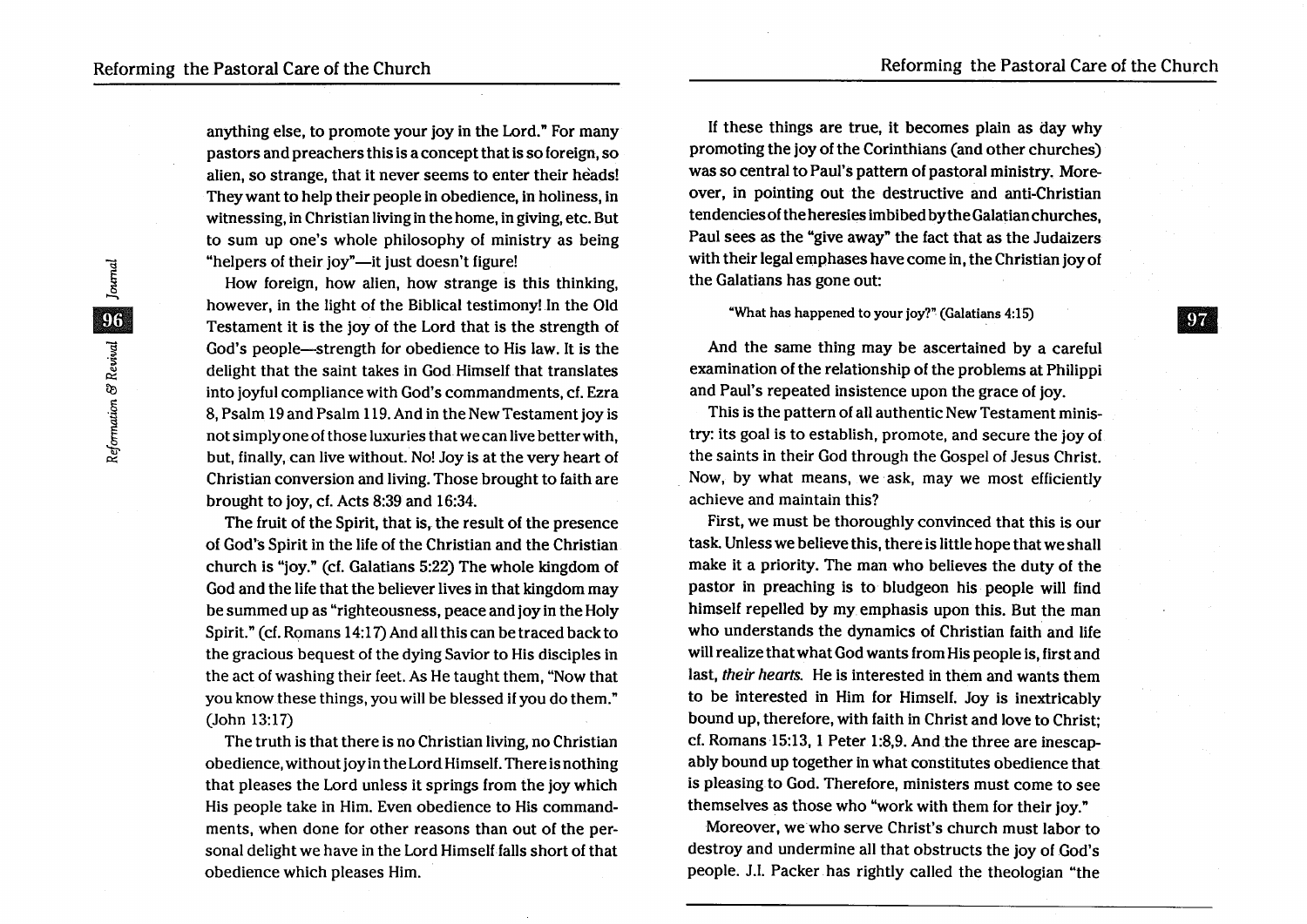**99** 

sewage expert of the Church." The pastor-theologian (and that is what the minister is to be), must be an expert at recognizing and understanding blockages, spiritual blockages. Furthermore, he must be an expert at carefully and wisely clearing such blockages away. In doing so, he will be constantly learning, understanding, perceiving, and destroying those things which block the heart from the joy of the Lord. In private and in public ministry among his people he will seek to "preach the word, in season and out of season; reproving, rebuking, and encouraging with all sound teaching and great patience."

He must make himself a student of the human heart, that is, of human behavior and motivation. To change the metaphor, the pastor must become a spiritual heart specialist, gifted at removing calcifications from the major arteries and capable of performing by-pass surgery to guarantee that ample supplies of joy will continue to flow to believing hearts.

The primary tool for carrying on this work is preaching. We must preach, truly preach, to men. We must confront them with the truth in love. We must reason with them in the monologue of preaching as well as in the dialogue of pastoral counselling. We must make the truth of God into forms that will allow them to experience proper digestion of this food. Thus, the primary means of promoting and securing the joy of the saints is true preaching. I would define such preaching as the setting forth of the truth of the bible, in private and in public, with a biblical proportion or emphasis, in a biblical style or manner, in its biblical relationship to Christ Himself in the Gospel.

This, and only this, can really ensure the joy of God's people. This will establish and increase their faith, love, and, therefore, their joy! Let us consider the definition of preaching which I have given in some detail.

First, preaching is the setting forth of biblical truth. We

preach the Word; cf. 2 Tim. 4:2. We preach Christ; Col. 1:28. We preach the Word of Christ; Rom. 10:17 and Col. 3:16. *As*  such we are communicating the message of the Old and New Testaments, the Bible, as a *distinctively* Christian Book. We believe that these God-breathed Scriptures are able to equip the man of God for the joy-prompting work of preaching. Our work is to communicate the Word of God to the people of God. This is what their hearts thirst for and long for. This will feed them, rest them, rejoice them; cf. Psalm 19.

And this work of preaching is, broadly speaking, a work carried on in private and in public. We have Paul's own pattern here as well; cf. Acts 20:20,21. Viewed in this way, the whole of our work then is really the work of preaching. Not, for sure, in any ridiculous and artificial way, as if we go about everywhere declaiming and proclaiming. But, in the sense that we are concerned with bringing the truth of the Word of God to bear practically and therapeutically on the hearts and lives of the people of God for whom we are responsible. Thus, "in season and out of season," in every situation and circumstance, we are "buying up the opportunities" placed before us by the Divine providenceto do men good by explaining and applying God's truth to their lives. And our goal is the same: We seek to promote holiness through Christian joy and joy through Christian holiness.

Furthermore, we will promote the joy of our people if our communication of the truth is made with a biblical proportion and emphasis. All biblical truth is God's truth, but not all biblical truth is given the same emphasis by the writers of HolyScripture; When undue, disproportionate emphasis is given to any facet of truth, distortion results, and the joy of God's people is thereby threatened. I still remember saying to a friend who told me he was about to begin a systematic exposition of 1 Corinthians in his church, "I hope you both survive!" He was nonplussed and upon inquiring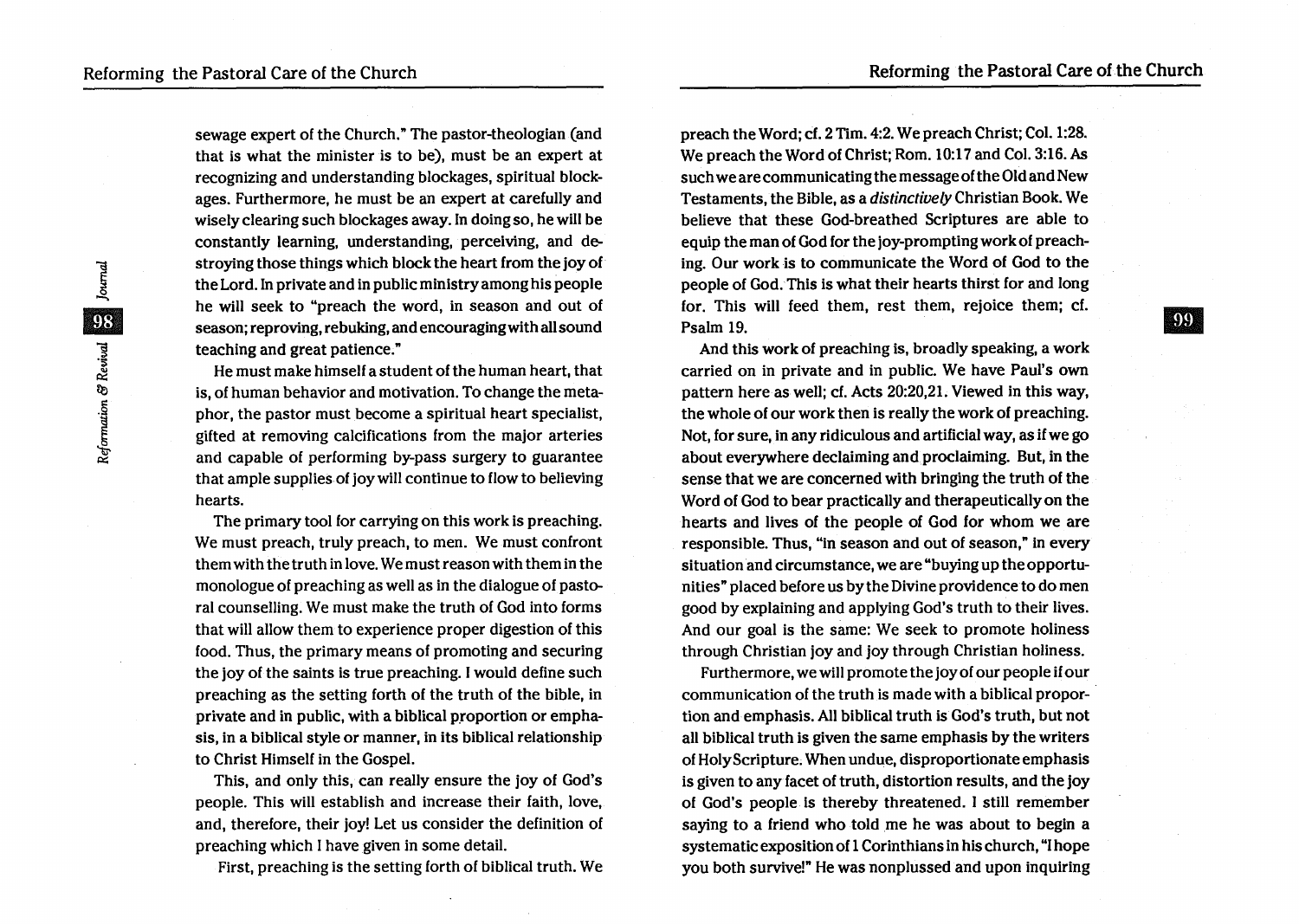as to what I meant by such a statement, I replied, "Remember that 1 Corinthians was written to a pathological church. With a wise and cautious handling, it can make a sick church well. But, without such wisdom and caution, it can make a well church sick. " It is a question of proportion and emphasis. Without this biblical, i.e., wise and cautious, handling of the truth, all truth becomes less than the whole truth and thus detrimental to the health and well-being of Christians. Faith, love, hope, and joy become the victims, and sickness, if not outright plague, ensues. We all know horror stories of situations victimized by a disproportionate and imbalanced preaching of biblical truths, of grace being turned into licentiousness and obedience being transformed into legalism. To ensure the joyof our people, we as pastor-preachers must take pains to preach the truth with balance and biblical proportion.

And there is something else, closely akin to this last thing: We must preach God's truth in a biblical manner. "The servant of the Lord must not be quarrelsome, but kind." *(Cf. 2 Tim. 2:24ff.)* "The wrath of man works not the righteousness of God." *(Cl.* James 1:20) As ministers of the Gospel of peace, we must be men of peace, i.e., lovers of peace ourselves and seeking peace with all men. The angry man is disqualified from this work, for he stands condemned by the Apostolic injunction to be "not violent, but gentle." (Cf. 1 Tim. 3:3) To really promote the joy of God's saints, we must be men who themselves are acquainted, deeply acquainted, with this joy. And such acquaintance is exclusive of anger, rage, bitterness, and malice. Preaching that reveals such ugly things is not Christian preaching, whatever its content. And such preaching will not promote and ensure true joy. On the contrary, it will damage and destroy it. Thus the angry man who justifies angry preaching with defenses of zeal and "righteous indignation" is foolingnoone but himself. Let us learn from Charles Simeon

and John Newton, two 18th century men, alike in many ways, and alike in this: they both deplored and condemned "angry preaching" as destructive of the work of God in the lives of His people. Moreover, both Newton and Simeon (in one church for nearly sixty years!) preached in a manner that reflected the holiness and example of Jesus among His disciples. Nor is this to say that we are not to be plainspoken in the face of sin and disobedience. We must "rebuke and reprove" as well as "exhort." But, we must be dead sure that when the harsher requirements of our calling are called for, they are carried out in response to principle rather than frustrated rage and personal pique. Joyless, angry preaching, far from promoting joy, will destroy it.

Finally, and most importantly, we must preach all truth in its relationship to Christ in the Gospel if we would maintain the joy of Christians. We have already seen that we preach the Word, cf. 2 Tim. 4:2. And we preach Christ, cf. Col. 1:28. And the Word of Christ, cf. Rom. 10:17 and Col. 3:16. (This is to say that all preaching that is Christian is focused on Jesus Christ in the Gospel.) All truth that is biblical is, for the Christian and the Christian preacher, evangelical truth. It is my opinion, after nearly twenty-five years of preaching and hearing preaching, that this factor is not so obvious as it may appear to be. Indeed, I would go further: It is my belief that the current problem of authoritarianism is not simply a problem, it is, at its root, a denial of the whole Christian position. It is a failure to grasp the essence of the truth as it is in Jesus. It is blindness which cannot see to grasp the fundamental truth of the incarnation and death of Jesus. This is our Lord's point in John 13 and Paul's in Philippians 2:1-1l.

The self-emptying and crucifixion of the God-Man tell us what God has done to Himself in order to secure our willing and glad response to Him, cf. Rom. 14:7-12. How can arrogance and "lording" exist for one moment before the reali101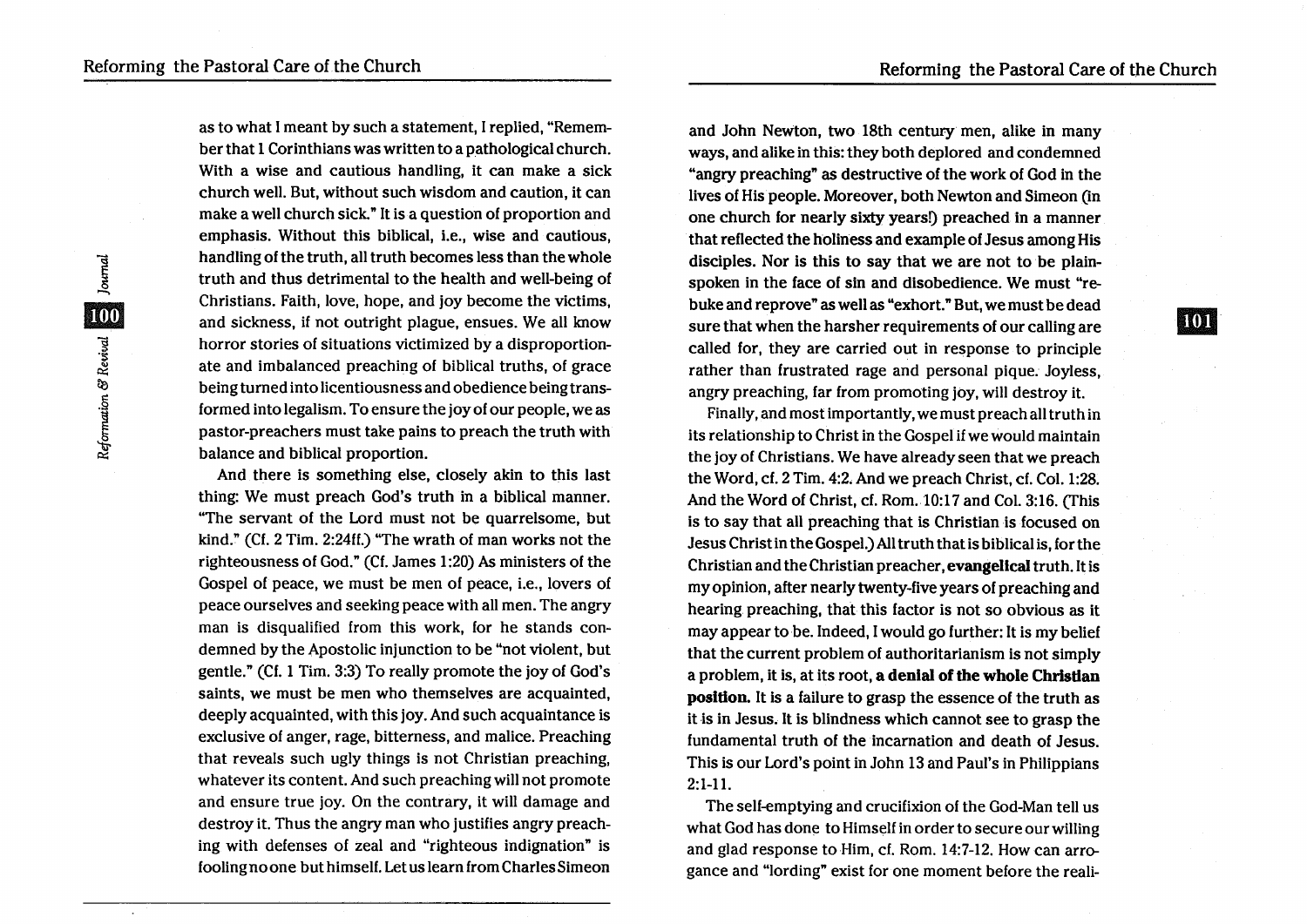**103** 

ties of the self-abnegation and voluntary sufferings of the Son of God? And how can men, mere men, who have understood, really understood these things, presume to take on "airs and graces?" Such an attitude is obscene!

So, to understand the gospel of the humiliation of the Lord of Glory is to see that the whole counsel of God is permeated with the gospel of humiliation. And such an understanding will inform all our handling of all biblical truth.

The effect of this will be that we will, as ministers of the gospel, relate all the truth of our preaching to the person, work and example of the Lord Jesus Christ. And this is exactly what Paul does, and does with an expertise par excellence! Does he call for a forgiving, forbearing spirit among Christians? Then he does so from the truth of the gospel, *ct.* Eph. 4:32. Does he call us to walk in love? Then he calls us to consider the sacrifice of Christ to God, ct. Eph. 5:l. Does he require husbands to love their wives? Then he makes this requirement hinge on Christ's love and sacrificial death for the church, *ct.* Eph. 5:25ff. Does Paul exhort us to humility and self-sacrifice? The exhortation is rooted in one of the grandest declarations of Christ's humiliation to be found anywhere, cf. Phil. 2:1-8. And on and on...

In fact, every call to Christian living found in the writings of Paul is rooted and grounded in the facts of redemptive accomplishment already expounded by him, *ct.* Ephesians 4:1-6:20 in relation to the first three chapters of the same letter. Consider as well Romans 12:1-15:13 in its relationship to the first eleven chapters of Paul's epistle. All of this has been succinctly expressed in the statement: The ethical Imperatives of the New Testament are rooted In Its redemptive indicatives! Which is to say: Christian living is required by the constraining power of the life, death and resurrection of the Lord Jesus Christ.

It is this, the gospel, that secures and maintains Christian

joy, and it is Christian joy that secures and maintains the obedience that is really Christian. (Ct., for example, John Piper's book, *Desiring God: Confessions of a Christian Hedonist,* Multnomah, 1987.) Preaching that would encourage joy must be preaching that understands this!

But there is more. Christian preaching has two focal points: The one, the crucifixion of the Son of God, the other, the final redemption of His second coming and eternal kingdom. Our preaching must be replete with Christian hope. The Christian is a person living in two ages at one and the same time. He has been introduced to the New Creation, ct. 2 Cor. 5:17. But, he is still "absent from the Lord," and, as such, must endure "the sufferings of this present time," *ct.*  Rom. 8: 18. In this state, which is a continual state of tension and stress, he "groans," cf. Rom. 8:22,23 with 7:24. His joy, therefore, is of necessity, always threatened!

But, the reality of the hope of Christ's return and the everlasting kingdom that return will bring with Him buoys up and fortifies the Christian's joy. He therefore "rejoices in hope of the glory of God," *cf. Rom.* 5:2; and "consider(s) that our present sufferings are not worth comparing with the glory that will be revealed in us," cf. Rom. 8: 18. (Ct. also 2 Cor. 4:16-18; 1 Thess. 4:13-5:11; et al.)

The Christian preacher will appreciate these truths deeply. And this appreciation will drive him to preach in a manner that constantly keeps the hope of Christ's coming before the hearts of His people. Such preaching will encourage them, hearten them, and fill them with "joy unspeakable and full of glory," *ct.* 1 Peter 1:8.

Therefore, in this manner, we who are given the task of "helping them with their joy" will accomplish this work. The result will be wonderful. Christians will be encouraged in the best possible way to live lives that honor and please (read, "give pleasure to") the Lord who bought them. Peace will characterize our churches. And pastors, some of the